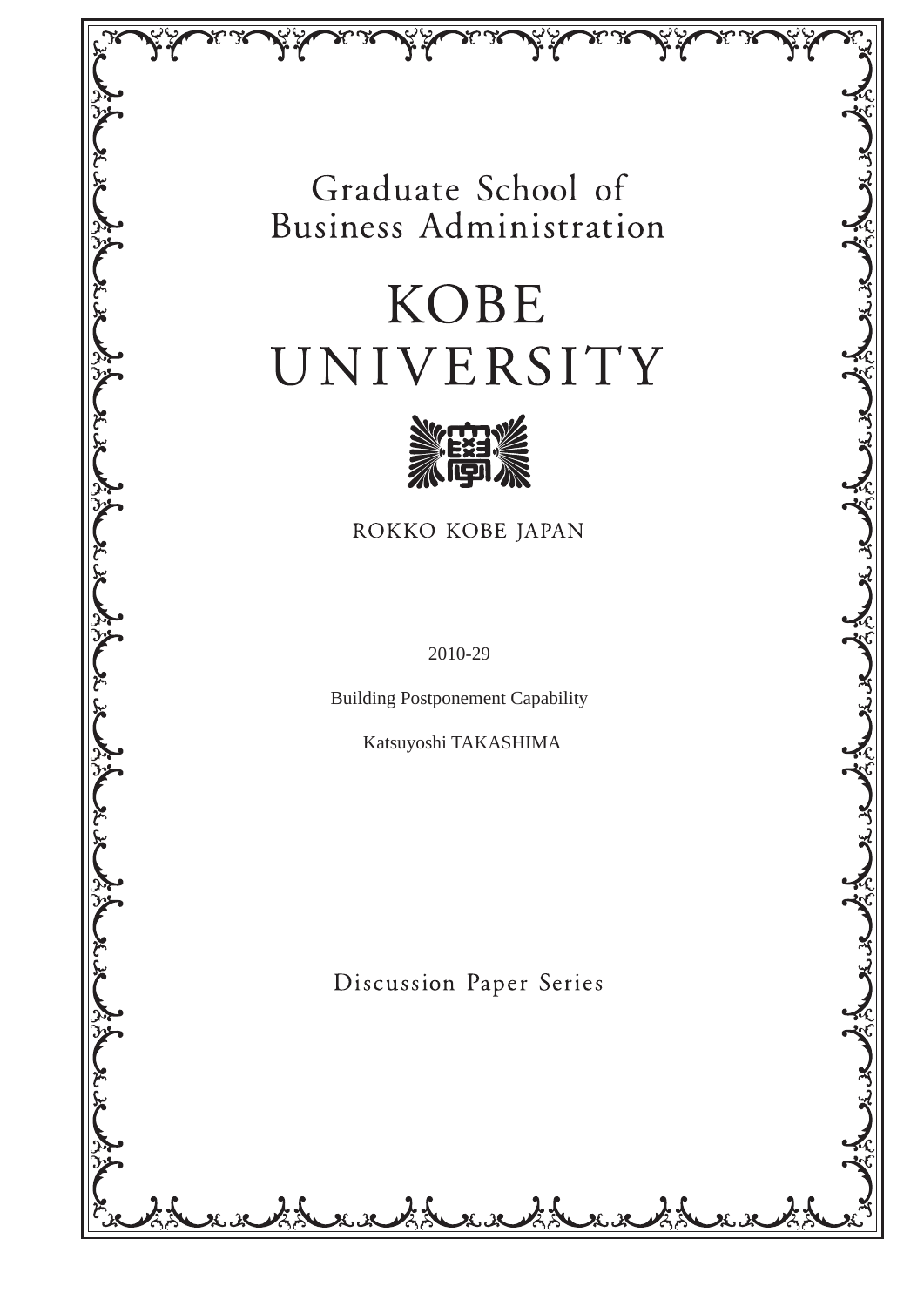## Building Postponement Capability<sup>1</sup>

Katsuyoshi TAKASHIMA

Graduate School of Business Administration, Kobe University 2-1 Rokkodai, Nada, Kobe 657-8501, Japan takasima@kobe-u.ac.jp

#### Ⅰ. Postponement-Speculation Model

Retail innovations in recent years have often involved the establishment of supply chain management. These innovations help to control inventory to prevent merchandise from being out of stock or left unsold at each store whenever possible. This is accomplished by establishing logistics centers to distribute merchandise to each store and by introducing an information system to manage orders and physical distribution. The systems used by convenience stores and SPA (Specialty Store Retailer of Private Label Apparel) are good examples of this type of innovation in distribution systems, generally called logistics postponement.

The basic concept of postponement based on the Bucklin-type postponement-speculation model (Bucklin, 1965, 1966) is to delay the shipment of goods until more accurate information is available. The Bucklin model uses an indicator to measure postponement-speculation levels as an independent variable, and derives a cost function for the distribution expense of the distribution channel as a whole from a manufacturer to consumers. The model can select a postponement-speculation level that makes the distribution cost the lowest possible throughout competition.

Postponement-speculation levels for inventory decision are measured thorough delivery lead time or delivery lot sizes, which can impact inventory decision at retail stores. In other words, the faster, more frequent, and smaller the deliveries made to retail stores, the more postponed the process becomes. The efficiency of distribution is considered in terms of the average distribution cost from manufacturers to consumers.

One characteristic of the Bucklin-type postponement-speculation model is that it does not include postponement of changes in form presented earlier by Alderson (1957). While some studies are based on Alderson's classic model which combines inventory and form postponement-speculation (Zinn and Bowersox 1988, Pagh and Cooper 1998, van Hoek 1999,

<sup>&</sup>lt;sup>1</sup> This is a preliminary draft. Do not cite or circulate without permission.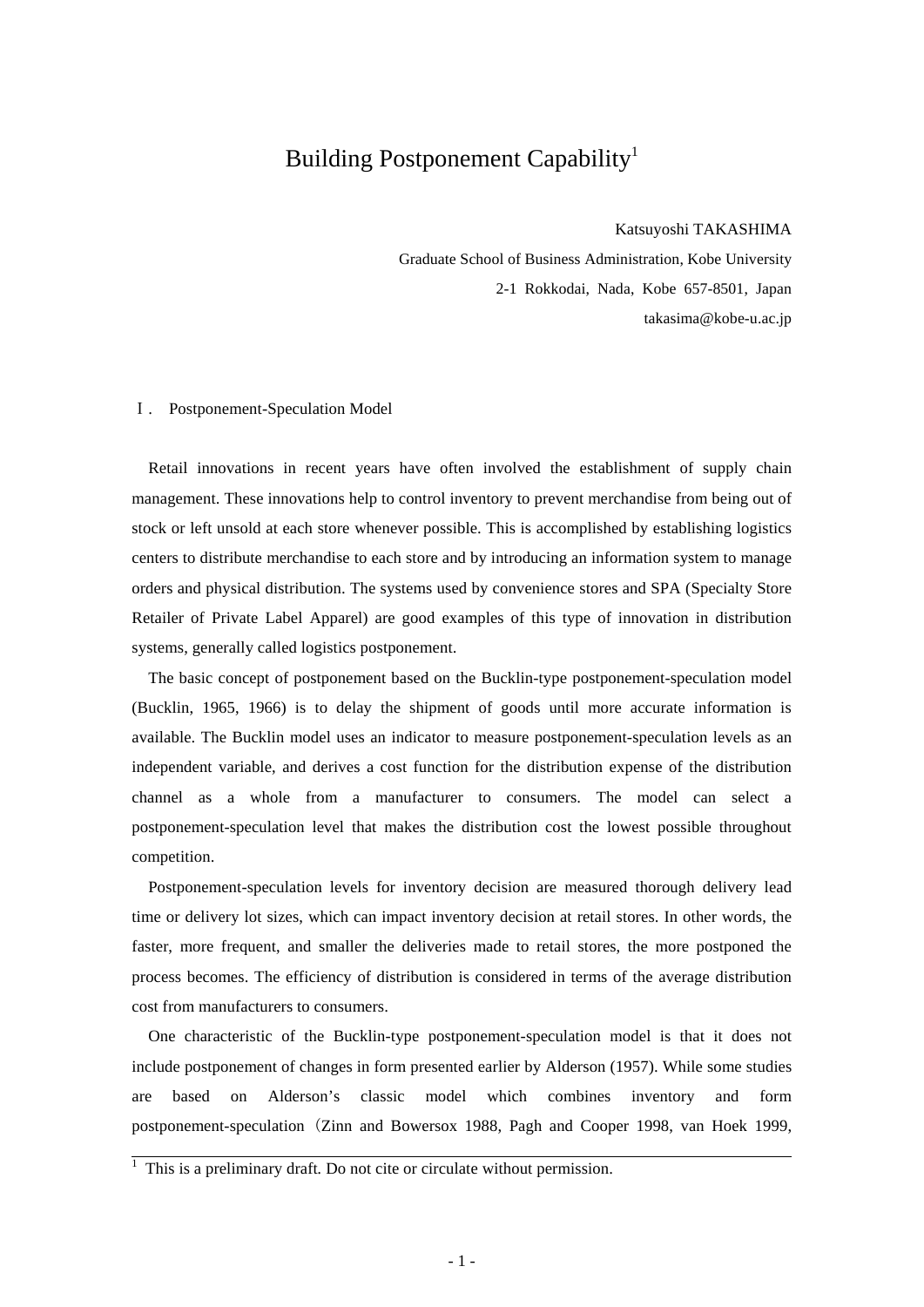Yang et al. 2004), these studies do not aim to derive the optimum postponement-speculation level. Rather, they describe macroscopic states of distribution systems and identify their types. Yet, the idea of postponement in inventory decision and speculation in manufacturing is not appropriate in considering cost optimization. This is because there are many most appropriate standards in inventory decision, and the equilibrium level of postponement-speculation cannot be determined. Hence, as long as the Bucklin-type postponement-speculation model is used, the postponement-speculation in manufacturing is considered to be given conditions. These two types of models cannot be manipulated at the same time.

#### Ⅱ. Postponement-Speculation Model of Inventory Decision

In the Bucklin-type postponement-speculation model of inventory decision, to shorten the delivery lead time or lessen the delivery lot size from suppliers to retail stores is considered postponement (Bucklin 1965). This is because short lead time and small lot size make it possible to put off decision-making for inventory decision at retail stores. In other words, decision-making can be "postponed." This postponement can bring about the following changes in cost:

- [A] Logistics costs to retail stores will increase as delivery is made frequently and in small amounts.
- [B] Companies bear the cost for the uncertainty of consumer demands. For example, they must assume the lost opportunity cost due to stock exhaust, and the cost of avoiding it. They must also assume the cost of disposing of unsold goods. These costs can be lowered by swift, frequent, and small-amount deliveries (Yang et al. 2004).

Furthermore, as long as cost reduction due to [B] exceeds cost increase due to [A], companies can choose to shorten delivery lead times or lessen delivery lot sizes for the purpose of efficient delivery. In other words, the most efficient delivery lead time and lot size can be considered to be point *E*, where the total logistics cost and the cost of dealing with the uncertainty of the consumer demands are at the lowest levels (Figure 1).

In addition, the idea above can be explained in relation to the logistics information system developed in recent years. [A] is the cost of the logistics information system, and [B] is the cost of stock exhaust and goods left unsold, which can be reduced through the logistics information system. More and more retail companies opt for logistics informatization these days because the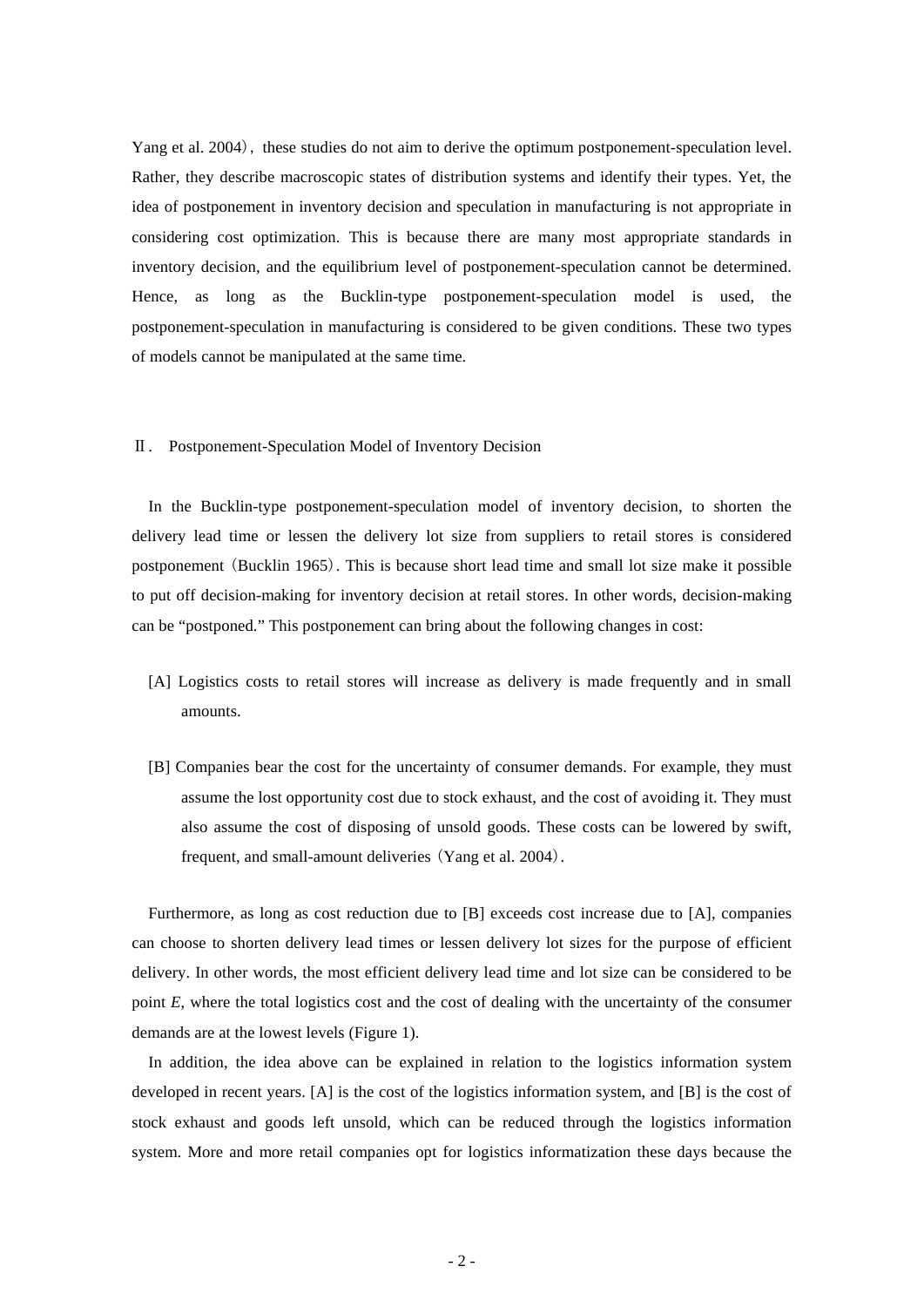progress of information technology suppresses the rise in the cost of [A], and the accurate prediction of inventory size has become difficult due to uncertainty of consumer demands(Rabinovich and Evers 2003). Therefore, reduction of the costs of [B] is larger than before.

The increases and decreases of these costs as seen in the postponement-speculation model reflect not only the costs assumed by retail companies, but also the distribution cost as a whole, including costs of wholesale and manufacturing companies (Bucklin 1965, 1966, van Hoek 2001). However, in effect, [A] often occurs through investment into the logistics information system by wholesale or manufacturing companies. What is more, the majority of the cost of [A] is assumed by wholesale and manufacturing companies, while [B] can lower costs for retail companies because it results in inventory reduction for retail stores.





Transactions between retail, wholesale, and manufacturing companies are conducted in a competitive environment. Therefore, the cost burden for these transactions is expected to be offset as the distribution of the results from [B], in the form of preferential treatment by retail companies of wholesale and manufacturing companies which deliver products swiftly, frequently, and in small lot sizes. In other words, the profit of retail companies that increases due to the decrease in stock exhaust and unsold products is expected to be distributed to the wholesale and manufacturing companies which have established the logistics information system, through the modification of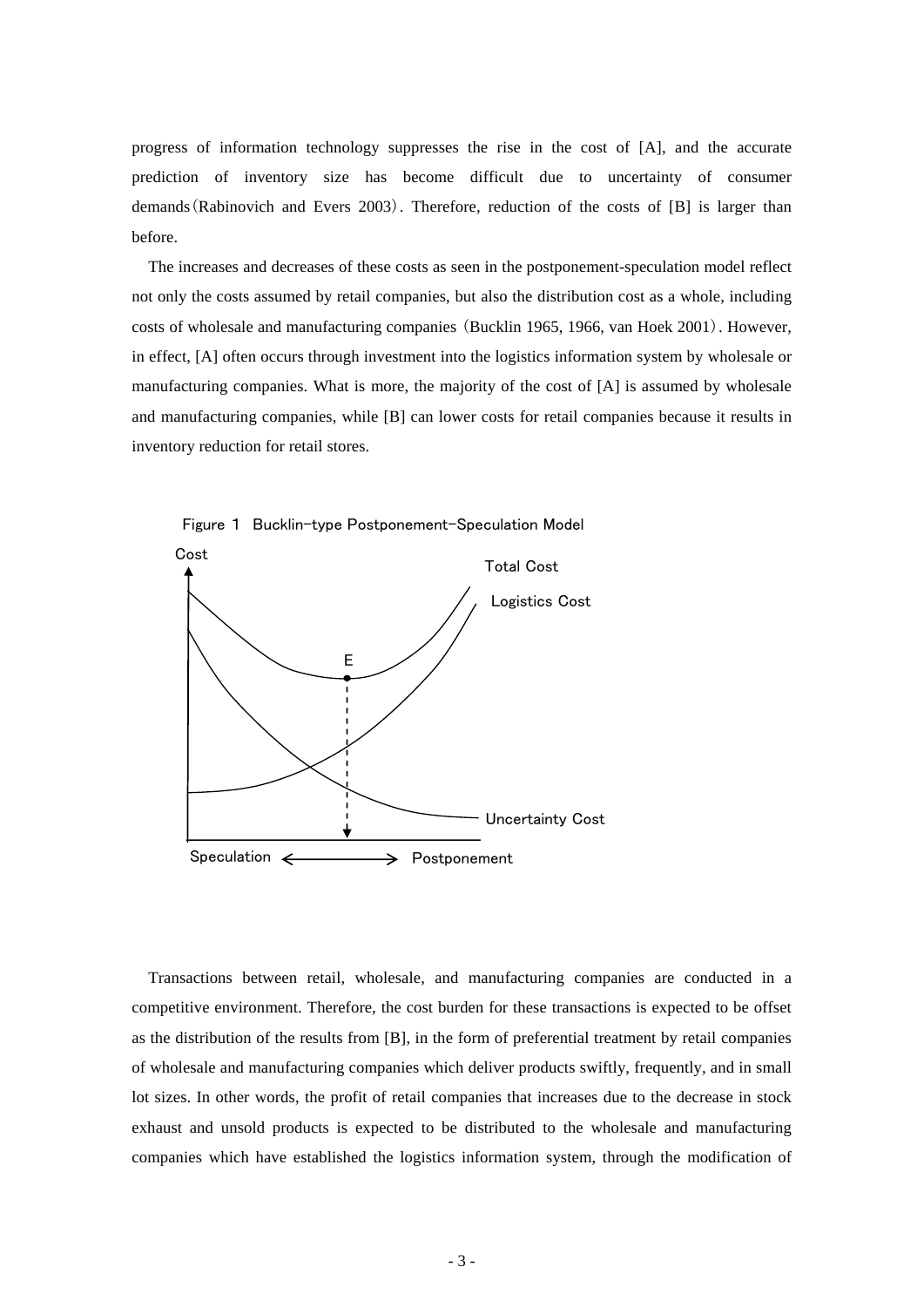transactional conditions in the competitive market.

As examined above, as long as the results from the transition to the most appropriate postponement-speculation level are appropriately distributed among retail, wholesale, and manufacturing companies in the competitive market through transactional conditions, each company can find the motivation to shift to the level. Furthermore, in this situation, a given retailer cannot gain a competitive advantage alone by conducting longer postponement than other retail companies. This is because other retail companies can also achieve postponement by making transactions with wholesale and manufacturing companies which have established the logistics information system; therefore, the competitive advantage is cancelled.

Thus, in stating that retail companies which adopt the postponed distribution system can establish a competitive advantage, it should be noted that this system cannot be imitated under certain conditions. Let us suppose that when a retail company achieves a postponement level that is more efficient than those of other retail companies and the system is difficult to imitate, the ability to achieve this level is called postponement capability. It can then be concluded that the conditions allowing a company to establish a postponed distribution system is based on its postponement capability.

Postponement capability can be realized under at least four conditions, which will be discussed in the following sections. In addition, these conditions can allow a retailer to establish a competitive advantage based on the postponed distribution system.

#### Ⅲ. Postponement Capability

#### (1) Partnership with Suppliers

The accomplishment of postponement through investment by wholesale and manufacturing companies into the logistics information system increases logistics costs for these companies. On the other hand, inventory is reduced in retail stores, which in turn reduces the total cost. For wholesale and manufacturing companies to establish a swift, frequent, and small-quantity postponed logistics information system, profits for retail companies should be appropriately distributed in the form of changing transactional conditions. However, there are conflicting interests regarding transactional relationships between retail, wholesale, and manufacturing companies. Therefore, it is necessary for retail companies to consider how to adjust this conflict without presenting the explicit preferential treatment of raising of transactional prices.

First of all, when a postponed logistics information system is built between retail, wholesale, and manufacturing companies, the retail company is more likely to narrow down its suppliers and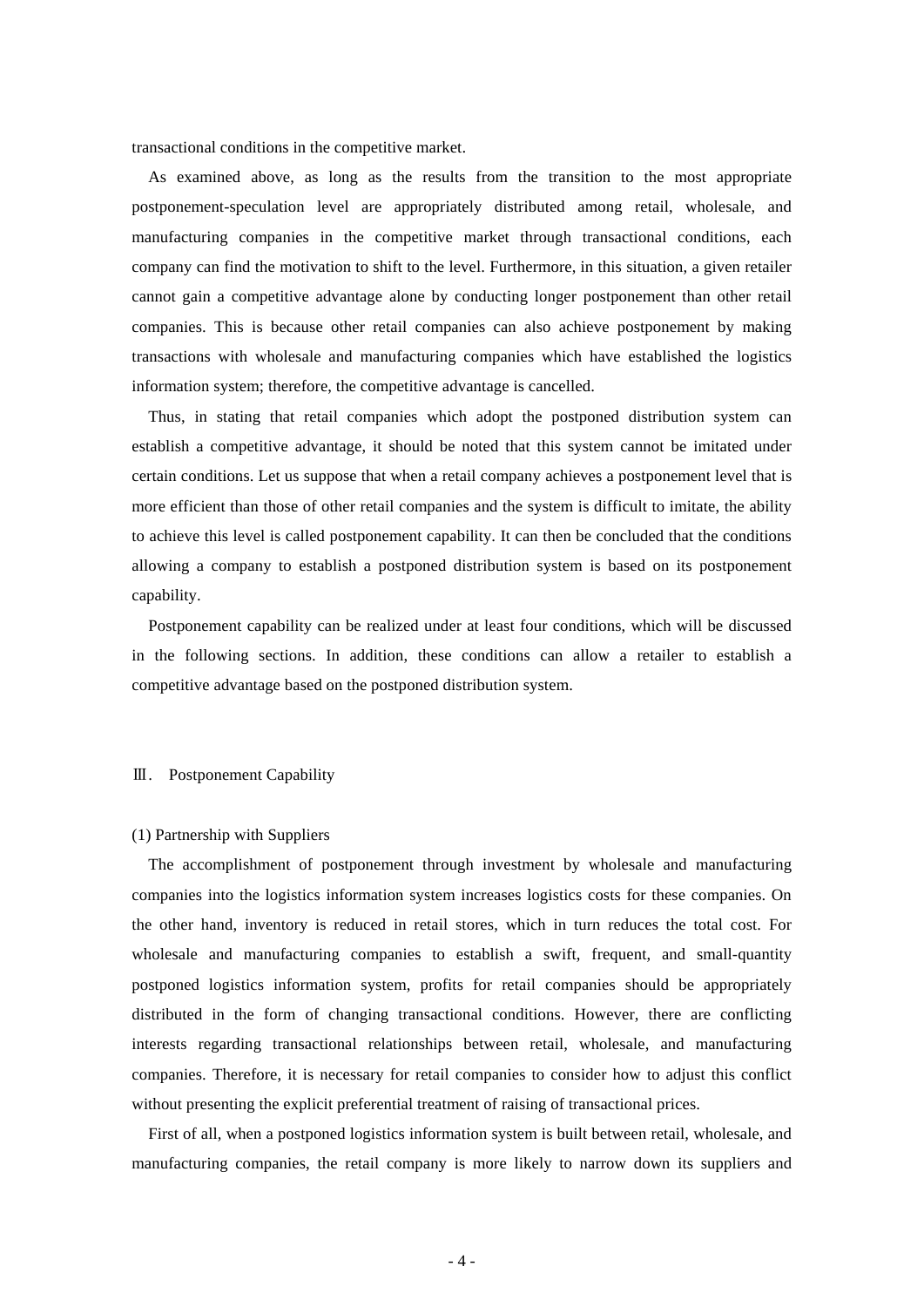establish a stable relationship with them. This is because the retail company, by narrowing down its suppliers and purchasing a large quantity on a regular basis, can pursue economies of scale and suppress the cost of information and logistics processing.

Wholesale and manufacturing companies which cooperate with retail companies in establishing the postponed logistics information system can expect an increase in their business efficiency, because the retail company can now increase its volume of transactions due to its stable relationship with its suppliers. These wholesale and manufacturing companies can also reduce costs for their business operations because they no longer have to compete fiercely with one another for the transactions. This is equivalent to the distribution of profit by the retail company—not by raising purchase prices, but by increasing its transactions. In other words, transactional conditions in the increased transactions, such as prices, are more advantageous to wholesale and manufacturing companies than had previously been expected.

Furthermore, in some cases, when retailers provide suppliers with information regarding sales and inventory, these suppliers can reduce their inventories and find the most appropriate timing and quantity of their production and procurement, which enables to reduce their inventory costs (Yu et al. 2001). These companies swiftly share the retailers' information of the regarding sales and inventory, apply the information to their production and purchasing activities, and reduce the inventory cost and risk of the procurement of products and materials.

When operation and inventory costs can be lowered in wholesale and manufacturing companies, these companies can obtain merits that offset their investment into the logistics information system. Therefore, they can successfully shift to a postponed distribution system.

However, since the advantage of postponement cannot be equally recognized by retail, wholesale, or manufacturing companies, the adoption of a postponed distribution system cannot be automatically agreed upon among these companies. When a retail company tries to narrow down its transaction relations, competition from other wholesale and manufacturing companies might prevent the retail company from securing the relationships it desires. Wholesale and manufacturing companies also conduct aggressive sales promotion activities, trying to secure orders from retail companies for lot sizes as large as possible. These competitive activities bring about a temporary increase in sales through channel stuffing and a decrease in future sales through the preoccupation of demand—a huge swing in the quantity of distribution.

These activities increase the amount of inventory at the retail phase, which negatively affects the postponed distribution system. However, other wholesale and manufacturing companies assume inventory costs themselves by, for example, accepting the return of unsold goods. They also show preferential treatment to retail companies by performing transactions which result in orders for large lots. In other words, this competition is not only concerned with other wholesale and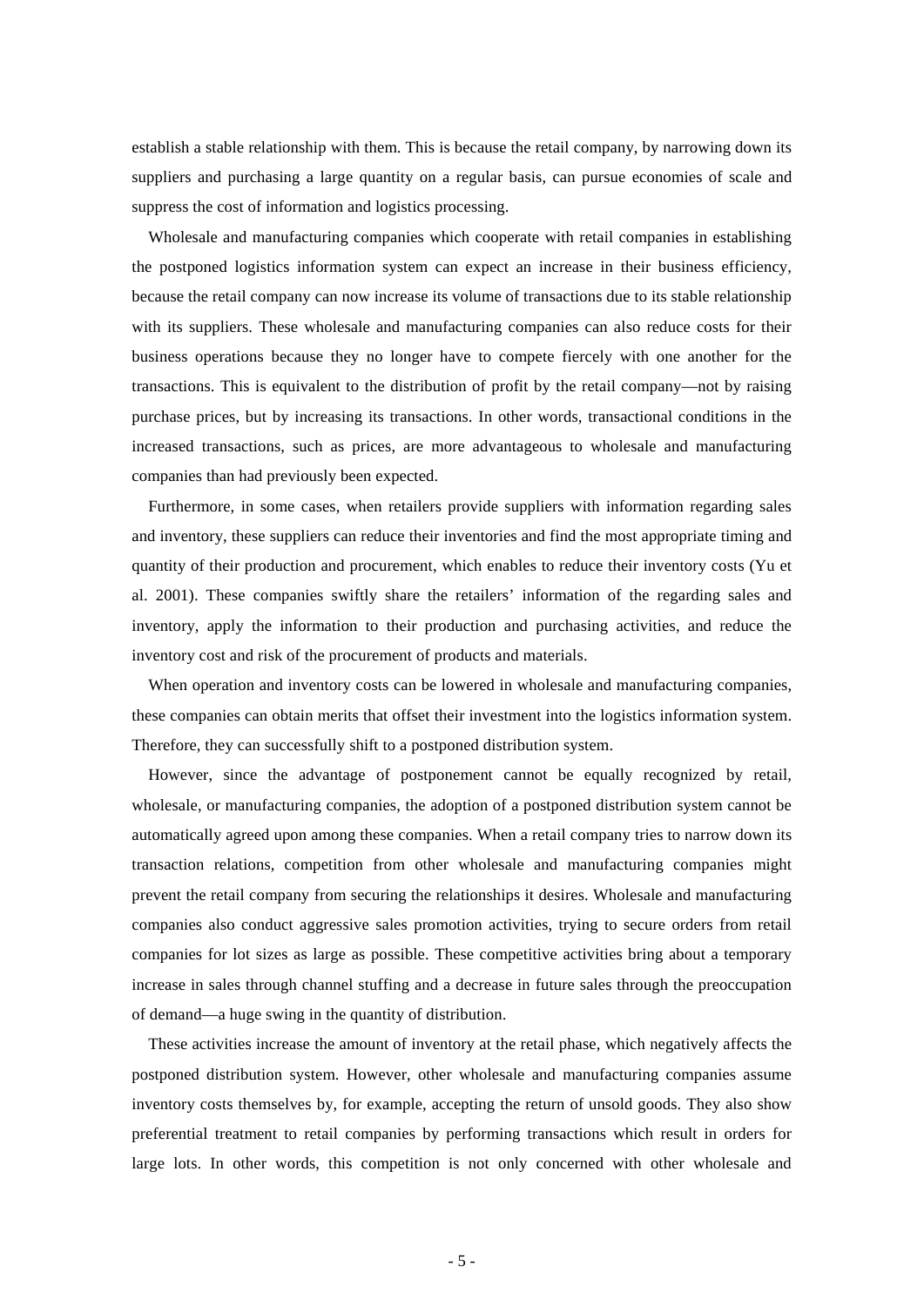manufacturing companies, but also competition among different systems of postponement-speculation. That is, these wholesale and manufacturing companies present merits from speculative inventory, so that they do not allow the adoption of an exclusive postponed distribution system. These competitive activities always disturb the existing postponed distribution system. Therefore, wholesale and manufacturing companies cannot consider the choice of transaction relationships by retail companies to be continuous.

Additionally, even if the reduction in wholesale and manufacturing companies' inventory costs can be realized due to the processes of delivery and production systems at the right time and amount, it is difficult to predict how efficient it would be. Expectations cannot be high especially, for companies which do not have accumulated experience with these process innovations. Logistics information systems are not so simple as to reduce inventory costs as soon as informatization or automation is introduced. This is because the amount of cost that can be reduced can change, depending on whether various processes can be improved upon to work with other systems. Therefore, wholesale and manufacturing companies having little experience in the synchronization of logistics information systems often hesitate to agree upon a postponed distribution system with retail companies. This is because they cannot be certain about the possible effect of cost reduction that the system could have on them.

A possible solution to this stalemate is to establish a partnership with specific wholesale and manufacturing companies. If a retailer forms special cooperative relationship with certain suppliers, sales competition will be suppressed and the companies concerned can share information regarding the assumption of cost. The formation of this cooperative relationship requires not only narrowing down wholesale and manufacturing companies, but also establishing discriminatory transaction relationships with these companies, so that transactions between them are protected from disturbing competition by rival companies. This way, channel stuffing of inventory from excessive sales promotion activities that could occur in the relationship with these companies can be controlled.

It is also necessary to form a relationship of trust with these wholesale and manufacturing companies and actively exchange information regarding cost. Even if the streamlining of distribution reduces cost, the information about the cost itself should be revealed and must be distributed fairly. Otherwise, the companies cannot be motivated to cooperate in holding appropriate inventory for the purpose of achieving cost reduction. Sharing as much information as possible regarding distribution cost can make those at the wholesale and manufacturing companies sure of the fairness of the distribution of cost reduction due to postponed inventory, and alleviate hesitation about the postponement.

However, not many retail companies can form this type of partnership with wholesale and manufacturing companies. First, wholesale and manufacturing companies handle a large number of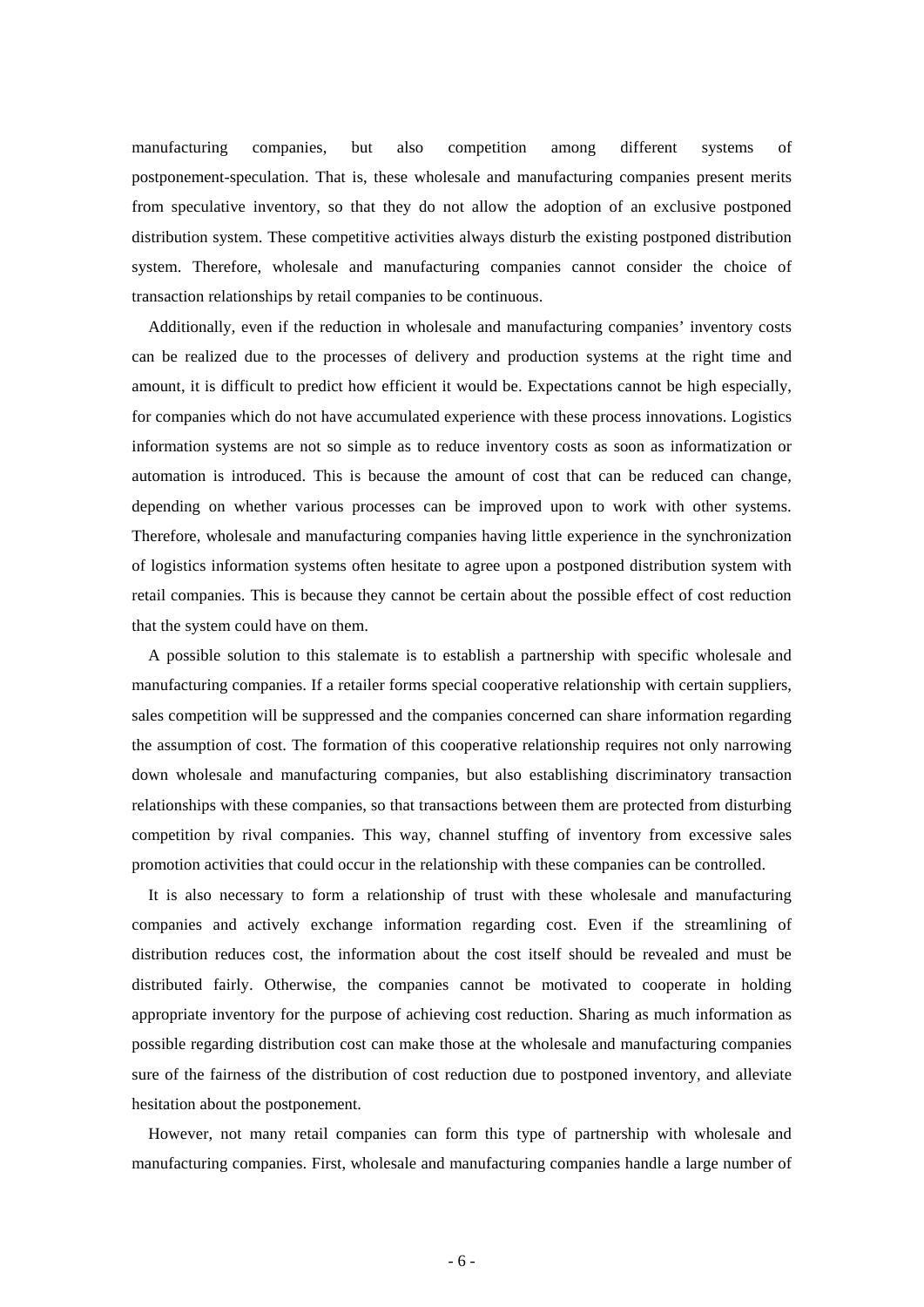transactions. This is because when wholesale and manufacturing companies build partnerships with specified retail companies, the partnerships could have a negative impact on their relationships with other competing retail companies. The retail companies must have a large quantity of sales and purchases to cover the possible losses that could be caused by the negative impact. Furthermore, it is important for retail companies to continue to maintain its orientation with and knowledge of postponed distribution systems, and for wholesale and manufacturing companies to determine whether the retailers' postponement strategies are long-term.

This type of retail company can establish postponed distribution systems with wholesale and manufacturing companies based on its partnership with these companies, thereby securing a competitive advantage. Other retail companies, on the other hand, are unable to establish postponed distribution systems because they cannot establish partnerships among companies, or even if they do establish the systems, they cannot obtain the desired results.

#### (2) Order Management at Retail Stores

Logistics information systems involve the investment into distribution centers and information systems. Therefore, the economies of scale in terms of transaction volume are pursued. This merit can be accomplished through the increase in sales. To achieve this, however, it is necessary to develop many stores because the sales at each store are restricted by the trade area. It is an issue of how to manage order placement at these stores in accordance with a postponed distribution system.

It is expected to reduce inventory by placing orders frequently and in small quantities at each store using a postponed distribution system. The decision-making regarding what and how many items to order at each store should be adjusted according to the analysis results of Point of Sales (POS) data and the demand prediction based on customers' responses, although the decision-making depends on the standardized decision methods utilized in the POS or the Electronic Ordering System (EOS). This is because it is necessary to consider the regional characteristics of each store's trade area of and the short-term fluctuating elements of demand within this area to avoid missing sales opportunities, and with a minimum amount of forward stock.

Yet, the decision-making regarding order placement at each store tends to depend on modest demand predictions. This is because since a postponed distribution system is oriented to cost saving through inventory reduction, the order quantity tends to be modestly controlled. Also, it is relatively easy to grasp the situation of unsold products through inventory data, and therefore easier to manage these unsold products, compared with the case of a missed sales opportunity due to consumer demand for merchandise the store does not carry. The store should observe the behavior of its customers very carefully to prevent this from happening. Another reason is that those in charge of placing orders often do not feel pressure concerning missed sales opportunities, because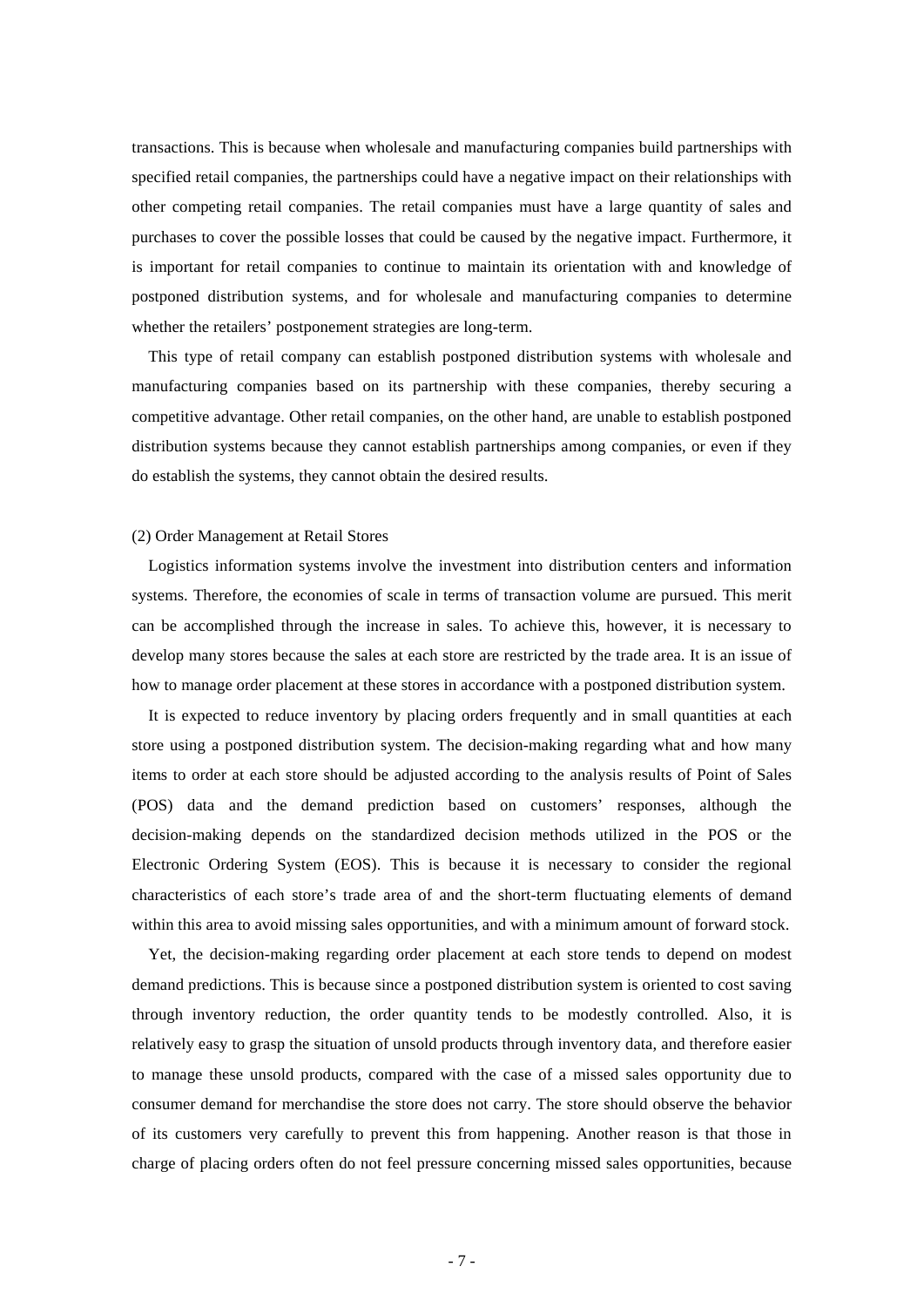these missed opportunities are not shown as data. This is different from the case of unsold products, where those in charge of placing orders try hard to avoid responsibility for unsold products; the loss to the store caused by the unsold products is clearly recognizable. Therefore, even when a high level of demand for the replenishment of seasonal inventory is expected due to regional reasons unknown to the company's headquarters, those in charge of placing orders may acquire less than they should, for fear of the risk of unsold products.

To avoid this situation, it is important for stores to properly manage decision-making regarding order placement at stores which are far away from their headquarters. More precisely, it can help the store to avoid ordering arbitrarily based on experience or intuition and to accept an appropriate level of risk for unsold products, based on POS data and the situation of customers. To achieve this, it is important to delegate authority to those who place orders, to develop human resources with regards to demand prediction and information analysis, and to motivate them to willingly accept the risk.

Whether innovative postponed distribution succeeds depends on if delegation of authority, development of human resources, and motivation can help manage multiple stores appropriately. If managed properly, these stores are difficult to imitate, establishing a competitive advantage.

More concretely, the store's headquarters needs to dispatch those who supervise and train store managers as well as those in charge of order placement, so that they can be effectively motivated. It is also necessary to delegate authority to those competent in information processing, so that they can attempt more challenging and ambitious order placements and sorting.

#### (3) Strategic Expansion of Scale

The third condition necessary for a retail company to establish a competitive advantage through a postponed distribution system is the company's ability to produce an expansion of scale. It is an issue of whether a retail company can develop within the scale of its operations.

A postponed distribution system requires investment into an information system and distribution center to process and deliver orders swiftly, frequently, and in small amounts, which need a large initial investment. Therefore, it tends to create economies of scale; the larger the scale of information processing and delivery, the more efficient they can be. This fact relates to the logistics costs mentioned in [A]. Logistics costs are different in different companies even in the same industry, depending on the scale of operation. Companies delivering swiftly, frequently, and in small amounts on a large scale are more competitive in cost than companies doing so on a small scale. This fact is reflected in the profit rate and price competitiveness of the former.

If companies obtained similar information regarding the concerned market, were able to predict an expected profit of investment, and started operations almost at the same time, there would be no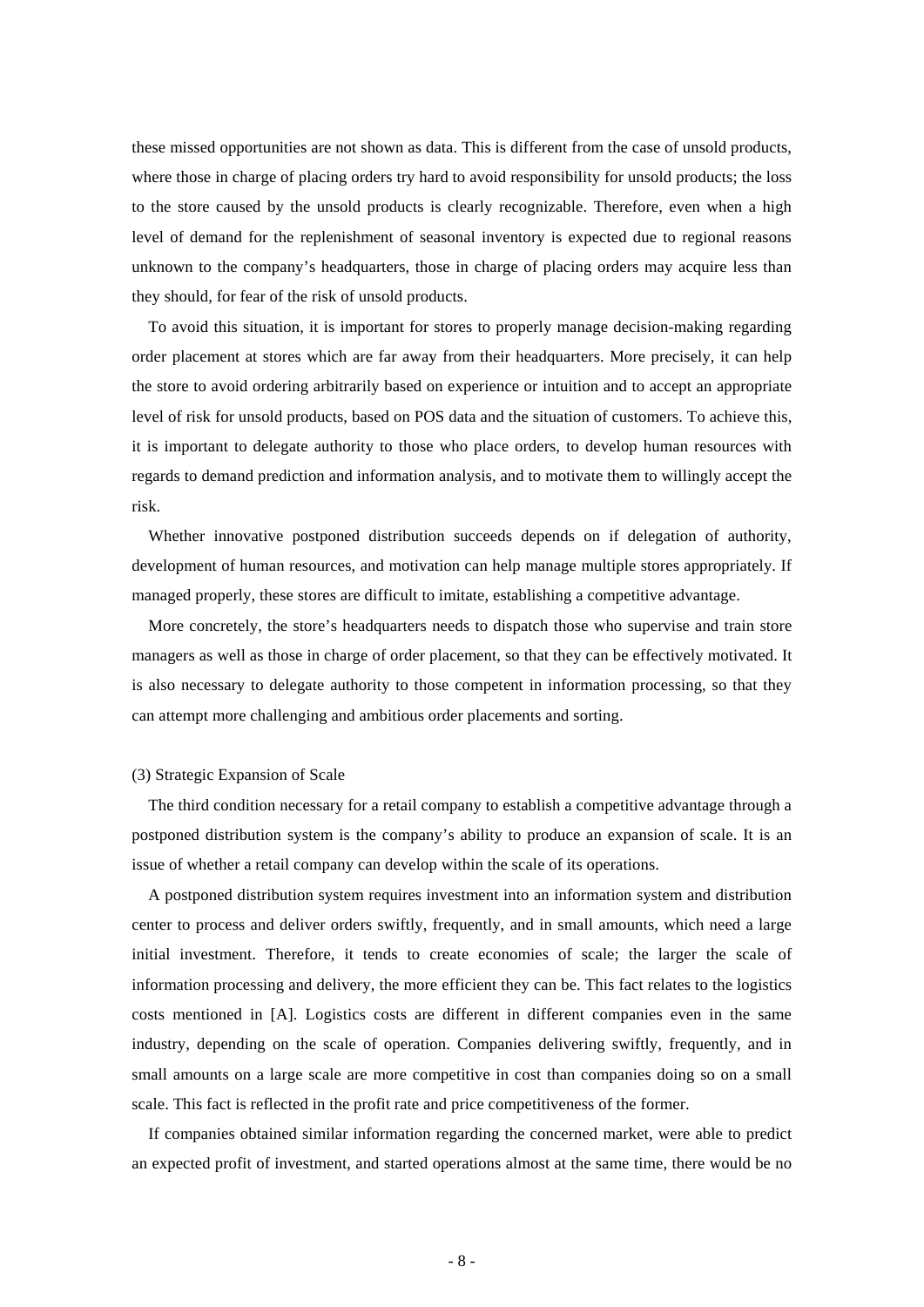difference in scale that could promote competitive advantages. At least this is why the Bucklin model does not consider the condition of the scale of operation. In reality, however, differences in scale that cause competitive advantages can occur due to the following three factors.

First, a company can be competitive based on economies of scale and experience effects, when the company introduces a postponed distribution system as an innovative process earlier than other companies, when it accumulates know-how of the system, and when it loses no time implementing strategies that encourage rapid growth. To do so, however, it is important to secure competitiveness against other companies based on experience effects, and expand the scale of the company rapidly. This is the reason why a company adopting a postponed distribution system strives to grow.

Second, this expansion of scale is restricted by the aforementioned organizational ability to manage stores. In other words, if a retail company cannot properly manage order placement while trying to expand its operations and increasing the number of stores, cost reduction, which aims to deal with uncertainty, cannot be effectively executed. In this case, the company's ability to manage its stores affects the possibility of expanding its operation, thus causing differences in the scale of operations in a postponed distribution system.

Third, the expansion of the scale of operation may be developed in an overseas market. In this case, the company must accept possible risks concerning the establishment of stores and logistics centers overseas. The company must also be able to transfer the innovative process of a postponed distribution system overseas and successfully apply the process to its local area. Therefore, it is expected that the more competent a company is in accepting the risks and transference and applying the innovative process to a local area, the more likely the company is to pursue the economies of scale that accompanies overseas operations.

#### (4) Brand Strategy

In building a postponed distribution system, it is important to develop a brand strategy regarding the products sold at a retail store. This is especially true in the case of developing directly managed stores, such as in SPA. To establish a successful postponed distribution system, it is important to make the brand highly attractive to consumers, thereby enhancing their brand loyalty.

However, this strategy is not limited to a postponed distribution system. The strong preference of consumers for a particular brand is also important in the decision-making of speculative inventory. This is because when consumers exclusively choose a brand, demand is stabilized. Therefore, the company can keep the cost of dealing with the uncertainty of the market low, being able to plan and conduct the effective production and logistics in large lot sizes.

If so, it is reasonable to assume that, brand strategy in speculative distribution is more important in establishing a competitive advantage than that in postponed distribution, utilizing swift, frequent,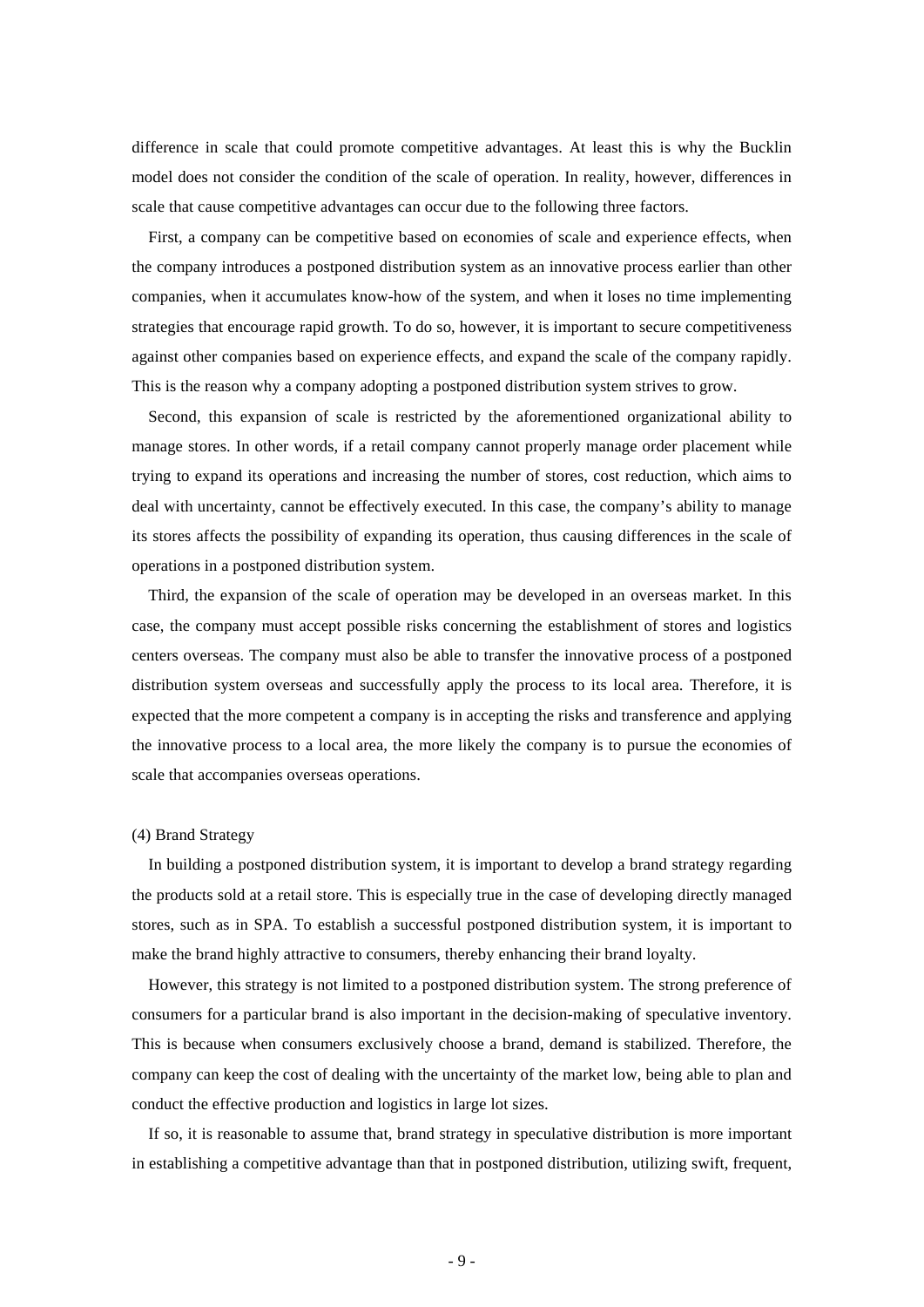and small-amount delivery to deal with the uncertainty of the market. Still, establishing a competitive advantage in postponed distribution depends more on brand strategy.

First, it is important to motivate those in charge of order placement to conduct the decision-making process that accepts risks, since they tend to make decisions concerning order placement based on the modest prediction of demand in a postponed distribution system, as discussed earlier. If they have a particular brand that secures the strong preference of consumers, they are more willing to accept the risks. Those who place orders do not have to make modest predictions because they can expect strong sales of the brand.

Furthermore, if a company sells a particular brand that enjoys the strong preference of consumers nationwide, the company can control the regional differences in demand at its retail stores, resulting in discriminatory preference for the brand. Then, price competition with similar products and fluctuation of demand can be controlled as well. If the fluctuation of demand caused by regional differences in demand or competition is reduced, order placements at different stores can be standardized for the centralized management at headquarters.

Retail companies adopting a postponed distribution system need to expand their operations rapidly, as previously examined. The bottleneck in this growth strategy is a lack of competence in managing order placement at each store. However, if preference for their brand enables them to standardize and centralize their decision-making in order placement, they can make the bottleneck less constraining. In other words, if a company has a brand with strong appeal to consumers, it can expand its operation faster by increasing the number of its stores.

This is the reason why the SPA has adopted a postponed distribution system values brand strategy. The brand here, of course, refers to PB (private brands). If a retail company deals in a national brand, the one its competitors also deal in, uncertainty in the market does not decline. Even if the brand enjoys the strong preference of consumers, competitions with other retail companies prevent each store from accepting potential risks regarding order placement.

Therefore, a retail company develops its own brand and conducts backward integration up until production. Either way, the retail company manages the production phase of a PB and establishes the postponed distribution system that has the information regarding the brand of both sales and production.

Moreover, when other retail companies imitate the brand, price competition begins and the market tends to become uncertain. Therefore, companies usually produce one product or brand after another, trying to secure an exclusive share of the market at the early stage of the life cycle of these products or brands.

### [2010.4.12 979]